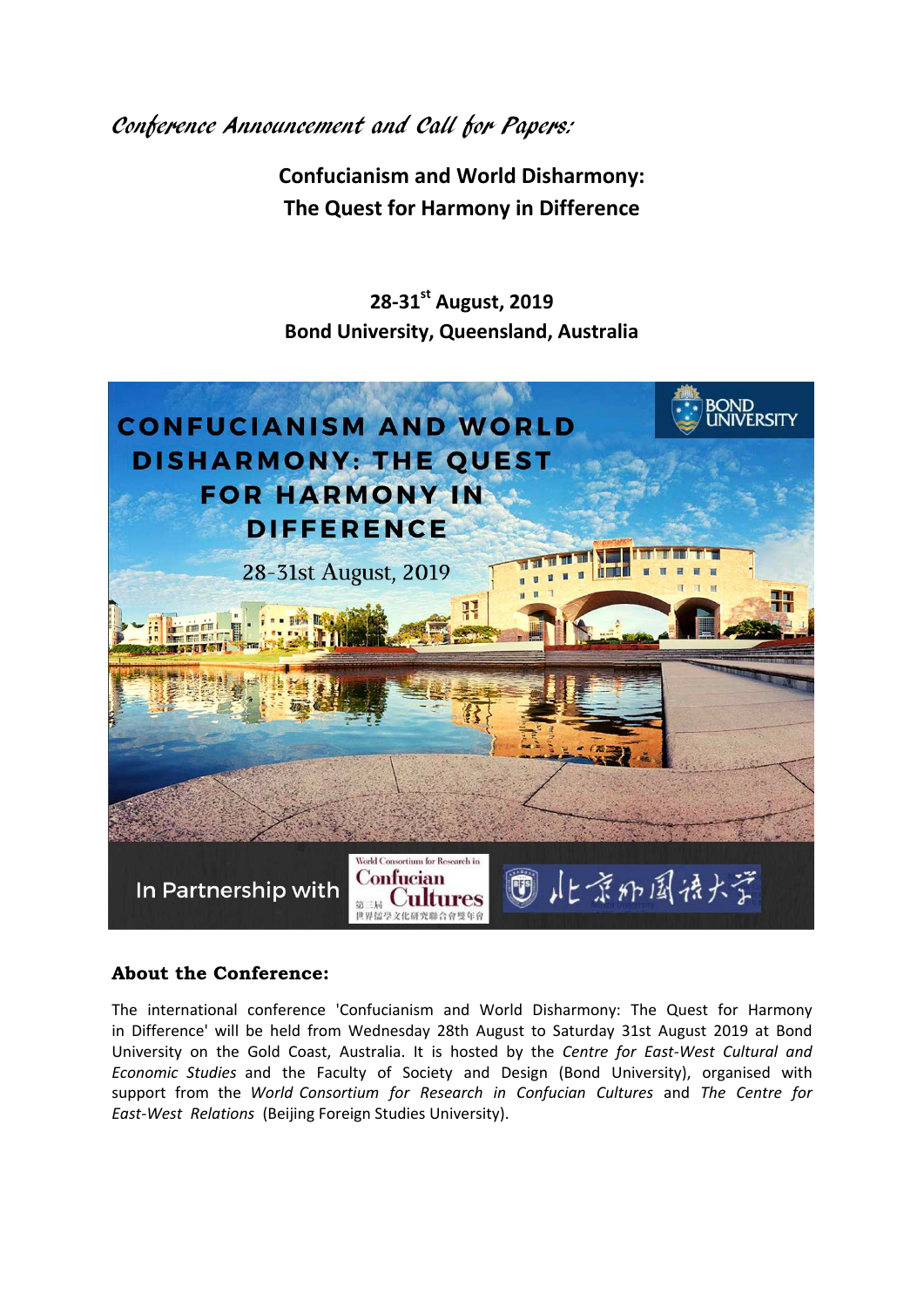# **Conference Themes:**

For over three thousand years, Chinese philosophy and Confucian thought have built up sophisticated approaches exploring social, political and environmental harmony. One of the key understandings of these approaches is that a diversity of roles and relationships are required for the evolution of sophisticated states and adaptive cultures.

Confucianism became one of the main drivers of societal norms across much of East Asia, and has been going through a global academic revival over the last two decades. The Confucian tradition has insights that can help us reflect on the root causes of, and remedies for, disorder in the 21st century. An engaged Confucianism can be inclusive of diverse national identities and build bridges of dialogue to alternative philosophical and religious traditions.

The conference has been designed to draw in a wide range of intercultural, interdisciplinary and critical viewpoints.

## **Keynote Speaker:**

The keynote speaker will be Professor Chenyang Li (School of Humanities and Social Sciences, Nanyang Technological University, Singapore) who specializes in Chinese and comparative philosophy, and has written widely on related political, cultural and educational issues.

## **Prominent Scholars:**

Prominent Scholars making presentations at the conference include Professors Roger Ames, Tian Chenshan, Chenyang Li, Raoul Mortley, Bee Chen Goh and others from East Asia, Australasia, the United States and Europe.

## **Panels and Themes:**

Delegates can suggest or form their own panels, but the following issues are central to the overall Conference themes:

- Harmony and Everyday Experience in Confucian Thought
- The Language and Practice of Harmony: Comparative Perspectives
- Confucianism in Expanding Asian and Global Contexts: North to South, East to West
- The Confucian Approaches to Aesthetics
- Confucius and Confucianism: Philosophy and Institution
- Confucianism and Education
- Avoiding Conflict and Moderating War: Transformative Relations in Confucianism
- Chinese Diplomatic Dialogues: Past and Present
- 'Peace' in Comparative Perspectives
- Conceiving a Good Life: Confucian and non-Confucian Perspectives
- Inter-Cultural and Inter-Civilizational Approaches to Global Harmony

#### **Recommended Submission Timeline**

- Abstract Submissions (150-300 words): Friday 5 April 2019
- Paper or Slides Submission: Friday 16th August 2019
- Initial Review Process of Chapters for book publication: September-December 2019